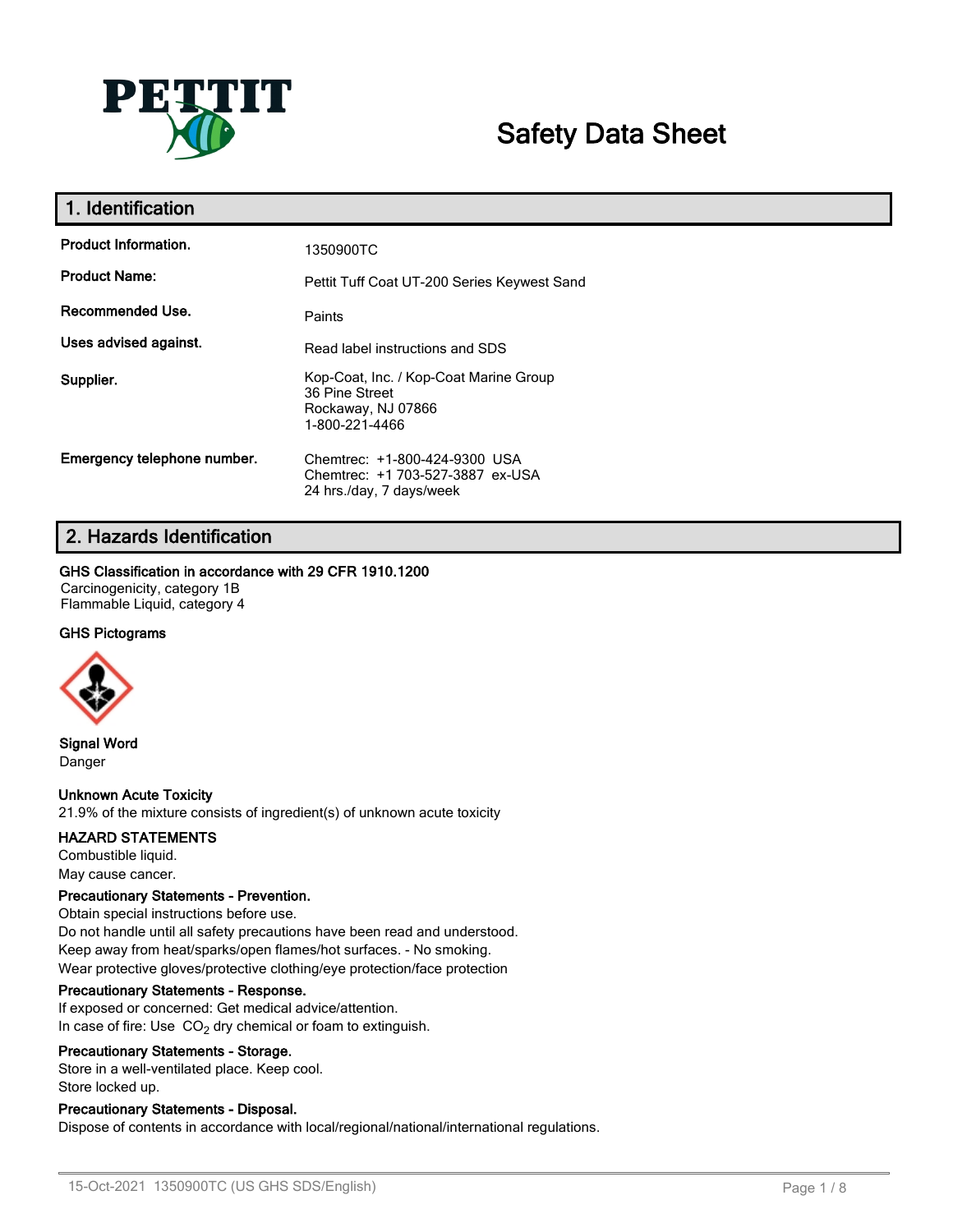## **3. Composition/Information on Ingredients**

| <b>Chemical Name</b>                         | CAS-No.    | Wt. %       |
|----------------------------------------------|------------|-------------|
| Calcium carbonate (Limestone)                | 1317-65-3  | $10 - 25$   |
| Hydrotreated aliphatic petroleum distillates | 64742-52-5 | $2.5 - 10$  |
| Titanium dioxide                             | 13463-67-7 | $2.5 - 10$  |
| Diethylene glycol monoethyl ether            | 111-90-0   | $2.5 - 10$  |
| Zinc oxide                                   | 1314-13-2  | $0.1 - 1.0$ |
| Talc                                         | 14807-96-6 | $0.1 - 1.0$ |
| Triethylamine                                | 121-44-8   | $0.1 - 1.0$ |
| Ammonium hydroxide                           | 1336-21-6  | $0.1 - 1.0$ |

The exact percentage (concentration) of composition has been withheld as a trade secret.

## **4. First-aid Measures**

#### **Description of first-aid measures.**

#### **General advice.**

Move victim to a safe isolated area. When symptoms persist or in all cases of doubt seek medical advice. Call a poison control center or doctor for treatment advice.

#### **Inhalation.**

Move to fresh air. Apply artificial respiration if victim is not breathing. Call a poison control center or doctor for treatment advice.

#### **Skin contact.**

Wash off immediately with soap and plenty of water. Remove all contaminated clothes and shoes. Remove and wash contaminated clothing before re-use. Call a poison control center or doctor for treatment advice.

#### **Eye contact.**

Immediately flush with plenty of water. After initial flushing, remove any contact lenses and continue flushing for at least 15 minutes. Call a poison control center or doctor for treatment advice.

#### **Ingestion.**

Do not induce vomiting unless directed to do so by a physician or poison control center. Never give anything by mouth to an unconscious person. If swallowed, call a poison control center or doctor immediately.

#### **Symptoms.**

See Section 2 and Section 11, Toxicological effects for description of potential symptoms.

### **Notes to physician.**

Treat symptomatically.

## **5. Fire-fighting Measures**

#### **Extinguishing media.**

#### **Suitable extinguishing media.**

Use:. Dry powder. Alcohol-resistant foam. Carbon dioxide (CO<sub>2</sub>). Water may be used to cool and prevent the rupture of containers that are exposed to the heat from a fire.

#### **Extinguishing media which shall not be used for safety reasons.**

Water may be unsuitable for extinguishing fires.

#### **Special hazards arising from the substance or mixture.**

Vapors may travel to areas away from work site before igniting/flashing back to vapor source. Thermal decomposition can lead to release of irritating and toxic gases and vapors. Most vapors are heavier than air. Vapors may spread along ground and collect in low or confined areas (sewers, basements, tanks). Vapors may travel to source of ignition and flash back. Air/vapor mixtures may explode when ignited. Containers may explode when heated.

#### **Advice for firefighters.**

Evacuate personnel to safe areas.As in any fire, wear self-contained breathing apparatus pressure-demand, MSHA/NIOSH (approved or equivalent) and full protective gear.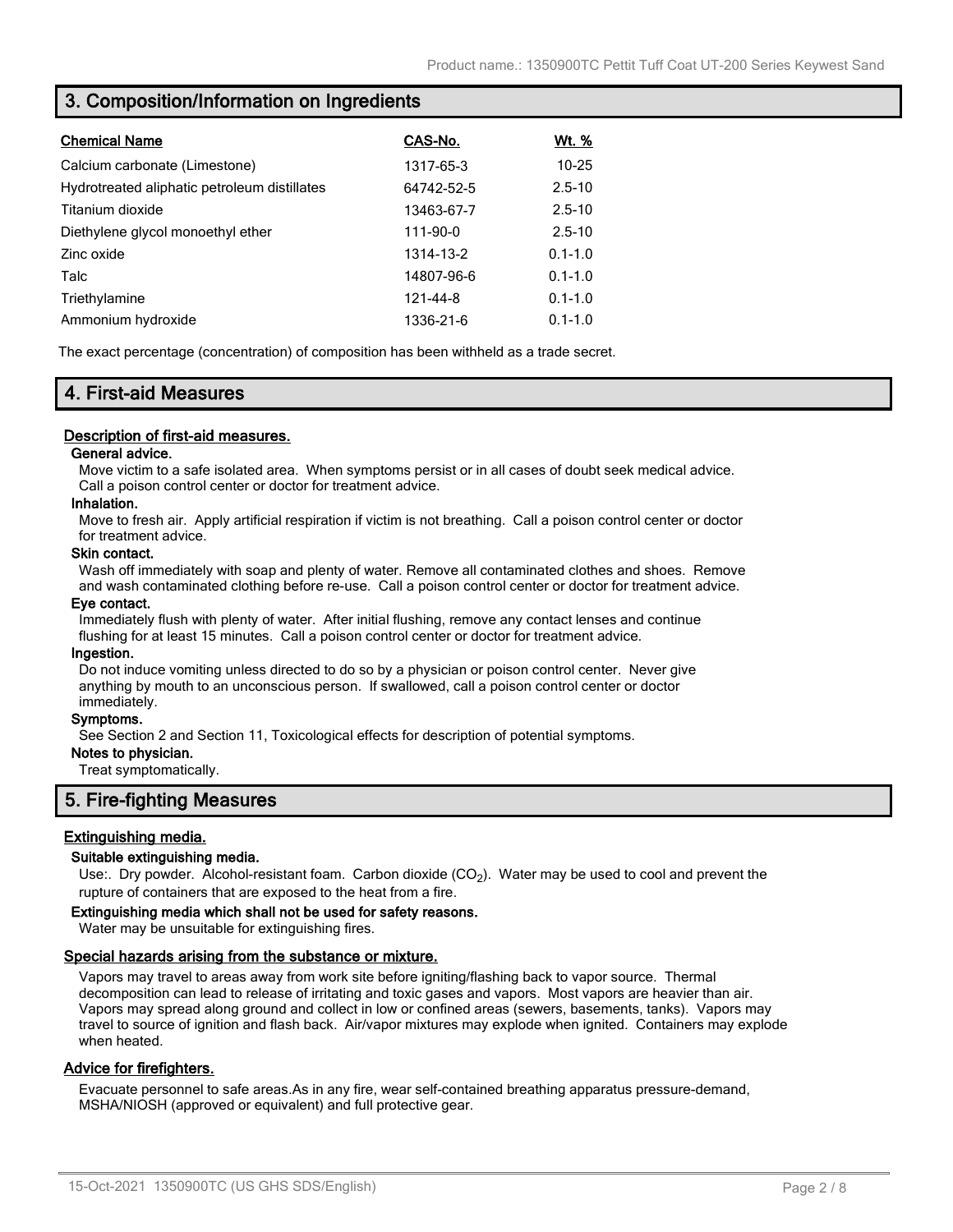## **6. Accidental Release Measures**

#### **Personal precautions, protective equipment and emergency procedures. Personal precautions.**

Avoid contact with skin, eyes and clothing. Ensure adequate ventilation, especially in confined areas. All equipment used when handling the product must be grounded. Eliminate all ignition sources (no smoking, flares, sparks or flames in immediate area). Wear protective gloves/clothing and eye/face protection. Stop all work that requires a naked flame, stop all vehicles, stop all machines and equipment that may cause sparks or flames. Do not breathe vapors or spray mist. Avoid exceeding of the given occupational exposure limits (see section 8). Thoroughly decontaminate all protective equipment after use.

#### **Advice for emergency responders.**

Refer to protective measures listed in sections 7 and 8. Use personal protection recommended in Section 8.

#### **Environmental precautions.**

Prevent further leakage or spillage if safe to do so. Do not allow material to contaminate ground water system. Prevent entry into waterways, sewers, basements or confined areas. See Section 12 for additional Ecological information.

#### **Methods and materials for containment and cleaning up.**

#### **Methods for Containment.**

Absorb with earth, sand or other non-combustible material and transfer to containers for later disposal. Prevent further leakage or spillage if safe to do so. Pick up and transfer to properly labeled containers. Clean contaminated surface thoroughly. Ground and bond containers when transferring material. Take precautionary measures against static discharges. Use personal protective equipment. Remove all sources of ignition.

#### **Methods for cleaning up.**

Prevent further leakage or spillage if safe to do so. Keep away from open flames, hot surfaces and sources of ignition. Keep in suitable and closed containers for disposal. All equipment used when handling the product must be grounded. Keep combustibles (wood, paper, oil, etc) away from spilled material. Ventilate the area. Use personal protective equipment as required. Shut off ignition sources; including electrical equipment and flames. Clean contaminated objects and areas thoroughly while observing environmental regulations. Never return spills in original containers for re-use.

#### **Reference to other sections.**

See section 8 for more information.

## **7. Handling and Storage**

## **Conditions for safe storage, including any incompatibilities.**

#### **Advice on safe handling.**

Avoid contact with skin, eyes and clothing. Handle in accordance with good industrial hygiene and safety practice. Keep away from open flames, hot surfaces and sources of ignition. Do not pressurize, cut, weld, braze, solder, drill, grind, or expose container to heat, flame, sparks, static electricity, or other sources of ignition. Wash hands before breaks and immediately after handling the product. All equipment used when handling the product must be grounded. Take precautionary measures against static discharges. Do not breathe vapors or spray mist. Use according to package label instructions. Ground and bond containers when transferring material.

#### **Hygiene measures.**

Handle in accordance with good industrial hygiene and safety practice for diagnostics. Do not eat, drink or smoke when using this product. Remove and wash contaminated clothing before re-use. Avoid contact with skin, eyes and clothing. Wash hands before breaks and immediately after handling the product.

#### **Storage Conditions.**

Keep container closed when not in use. Keep in properly labeled containers. Keep containers tightly closed in a dry, cool and well-ventilated place. Store in accordance with local regulations. Keep from freezing. Keep away from food, drink and animal feedingstuffs. Keep away from heat, hot surfaces, sparks, open flames and other ignition sources. No smoking.

## **8. Exposure Controls/Personal Protection**

| Ingredients with Occupational Exposure Limits     |                      |                       |                            |                         |
|---------------------------------------------------|----------------------|-----------------------|----------------------------|-------------------------|
| <b>Chemical Name</b>                              | <b>ACGIH TLV-TWA</b> | <b>ACGIH-TLV STEL</b> | <b>OSHA PEL-TWA</b>        | <b>OSHA PEL-CEILING</b> |
| Calcium carbonate (Limestone)<br>Titanium dioxide | N.E.<br>10 mg/m $3$  | N.E.<br>N.E.          | 15 mg/m $3$<br>15 mg/m $3$ | N.E.<br>N.E.            |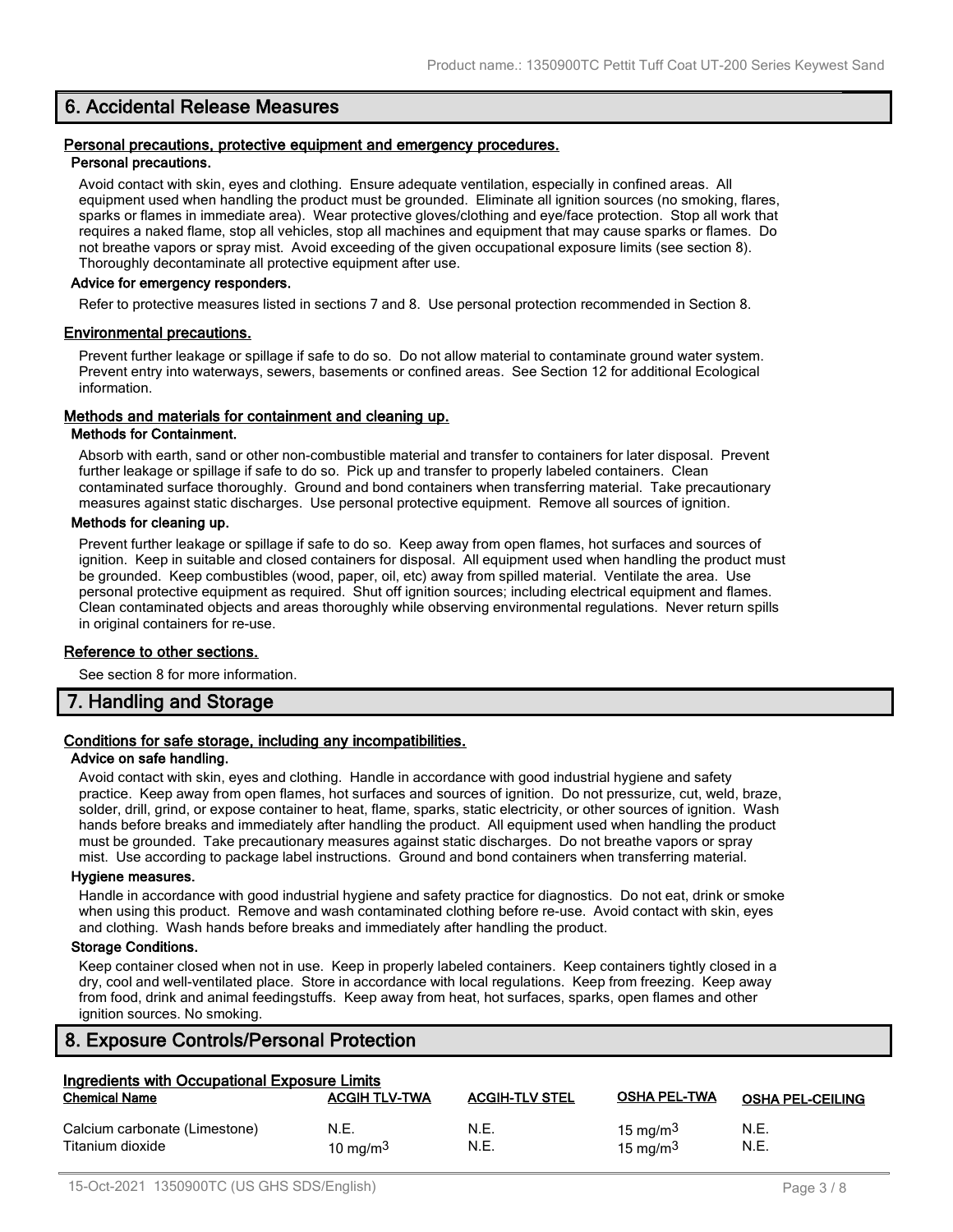Product name.: 1350900TC Pettit Tuff Coat UT-200 Series Keywest Sand

| Zinc oxide    | 2 mg/m <sup>3</sup> | 10 mg/m $3$ | 5 mg/m <sup>3</sup> | N.E. |
|---------------|---------------------|-------------|---------------------|------|
| Talc          | 2 mg/m <sup>3</sup> | N.E.        | N.E.                | N.E. |
| Triethylamine | $0.5$ ppm           | ppm         | 25 ppm              | N.E. |

#### **TLV = Threshold Limit Value TWA = Time Weighted Average PEL = Permissible Exposure Limit STEL = Short-Term Exposure Limit N.E. = Not Established**

#### **Engineering Measures.**

Ensure adequate ventilation, especially in confined areas. Apply technical measures to comply with the occupational exposure limits.

#### **Personal protective equipment.**

#### **Eye/Face Protection.**

If splashes are likely to occur, wear:. Face-shield. Safety glasses with side-shields. Tightly fitting safety goggles.

#### **Skin and body protection.**

Use:. Long sleeved clothing. Protective shoes or boots. Solvent-resistant gloves. Solvent-resistant apron and boots. Wear impervious gloves and/or clothing if needed to prevent contact with the material. Gloves must be inspected prior to use. Please observe the instructions regarding permeability and breakthrough time which are provided by the supplier of the gloves. Also take into consideration the specific local conditions under which the product is used, such as the danger of cuts, abrasion. Remove and wash contaminated clothing before re-use.

#### **Respiratory protection.**

In case of inadequate ventilation wear respiratory protection. If exposure limits are exceeded or irritation is experienced, respiratory protection should be worn. Respiratory protection must be provided in accordance with current local regulations.

## **9. Physical and chemical properties.**

#### **Information on basic physical and chemical properties.**

| <b>Physical state</b>                     | Liquid                   |
|-------------------------------------------|--------------------------|
| Appearance                                | No Information           |
| Color                                     | Tan                      |
| Odor                                      | No Information           |
| <b>Odor Threshold</b>                     | No Information           |
| рH                                        | No Information           |
| Melting/freezing point., °C (°F)          | No Information           |
| Flash Point., °C (°F)                     | 91 (195.80)              |
| Boiling point/boiling range., °C (°F)     | 100 - 3,000 (212 - 5432) |
| <b>Evaporation rate</b>                   | No Information           |
| <b>Explosive properties.</b>              | No Information           |
| Vapor pressure.                           | No Information           |
| Vapor density.                            | No Information           |
| Specific Gravity. (g/cm <sup>3</sup> )    | 1.212                    |
| Water solubility.                         | No Information           |
| Partition coefficient.                    | No Information           |
| Autoignition temperature., °C             | No Information           |
| Decomposition Temperature °C.             | No Information           |
| Viscosity, kinematic.                     | $>22$ mm $2/s$           |
| Other information.                        |                          |
| Volatile organic compounds (VOC) content. | 52.9 g/L                 |
| Density, Ib/gal                           | 10.094                   |
|                                           |                          |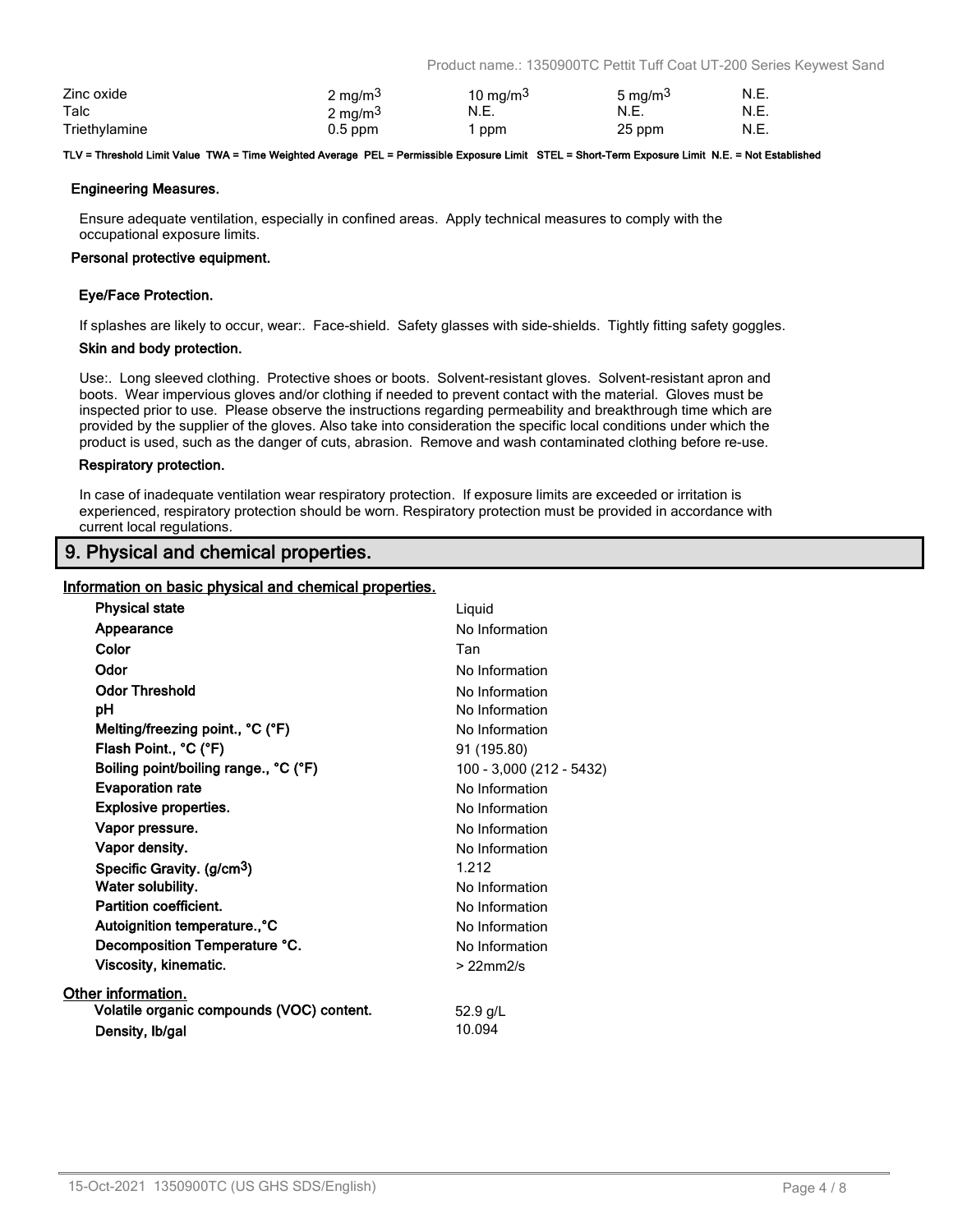## **10. Stability and Reactivity**

#### **Reactivity.**

Stable under normal conditions.

#### **Chemical stability.**

Stable under recommended storage conditions.

#### **Possibility of hazardous reactions.**

None known based on information supplied.

#### **Conditions to Avoid.**

Heat (temperatures above flash point), sparks, ignition points, flames, static electricity. Keep away from heat and sources of ignition. Do not freeze.

#### **Incompatible Materials.**

None known based on information supplied.

### **Hazardous Decomposition Products.**

Thermal decomposition can lead to release of irritating gases and vapours. Possible formation of carbon oxides, nitrogen oxides, and hazardous organic compounds.

## **11. Toxicological Information**

#### **Information on toxicological effects.**

**Acute toxicity. Product Information**

## No Information

#### **The following values are calculated based on chapter 3.1 of the GHS document.**

| ATEmix (oral)          |                      | 77,140.3 mg/kg |             |                        |
|------------------------|----------------------|----------------|-------------|------------------------|
| ATEmix (dermal)        |                      | 77,140.3 mg/kg |             |                        |
| Component Information. |                      |                |             |                        |
| CAS-No.                | <b>Chemical Name</b> | LD50 Oral      | LD50 Dermal | <b>LC50</b> Inhalation |

| UAJ-INU.                | Gilenncal Nanie                              | LUJU UI di      | LDJU DENIMI | <b>LUJU INIMATE</b>                    |
|-------------------------|----------------------------------------------|-----------------|-------------|----------------------------------------|
| 64742-52-5              | Hydrotreated aliphatic petroleum distillates | 5000            | 5000        | N.I.                                   |
| 111-90-0                | Diethylene glycol monoethyl ether            | 10502 mg/kg Rat | N.I.        | N.I.                                   |
| 1314-13-2               | Zinc oxide                                   | >5000 mg/kg Rat | N.I.        | >5.7 mg/L Rat (Dust)                   |
| 121-44-8                | Triethylamine                                | 460 mg/kg Rat   |             | 415 mg/kg Rabbit 14.5 mg/L Rat (Vapor) |
| 1336-21-6               | Ammonium hydroxide                           | 350 mg/kg Rat   | N.I.        | N.I.                                   |
| $N.I. = No$ Information |                                              |                 |             |                                        |

#### **Skin corrosion/irritation.**

SKIN IRRITANT.

#### **Eye damage/irritation.**

No Information

## **Respiratory or skin sensitization.**

No Information

## **Ingestion.**

May be harmful if swallowed.

### **Germ cell mutagenicity.**

No Information

### **Carcinogenicity.**

No Information

| CAS-No. | <b>Chemical Name</b>        | <b>IARC</b>   | <b>NTP</b> | OSHA |
|---------|-----------------------------|---------------|------------|------|
|         | 13463-67-7 Titanium dioxide | IARC Group 2B |            |      |

# 14807-96-6 Talc IARC Group 3

## **Reproductive toxicity.**

No Information

| 15-Oct-2021 1350900TC (US GHS SDS/English) | Page 5/8 |
|--------------------------------------------|----------|

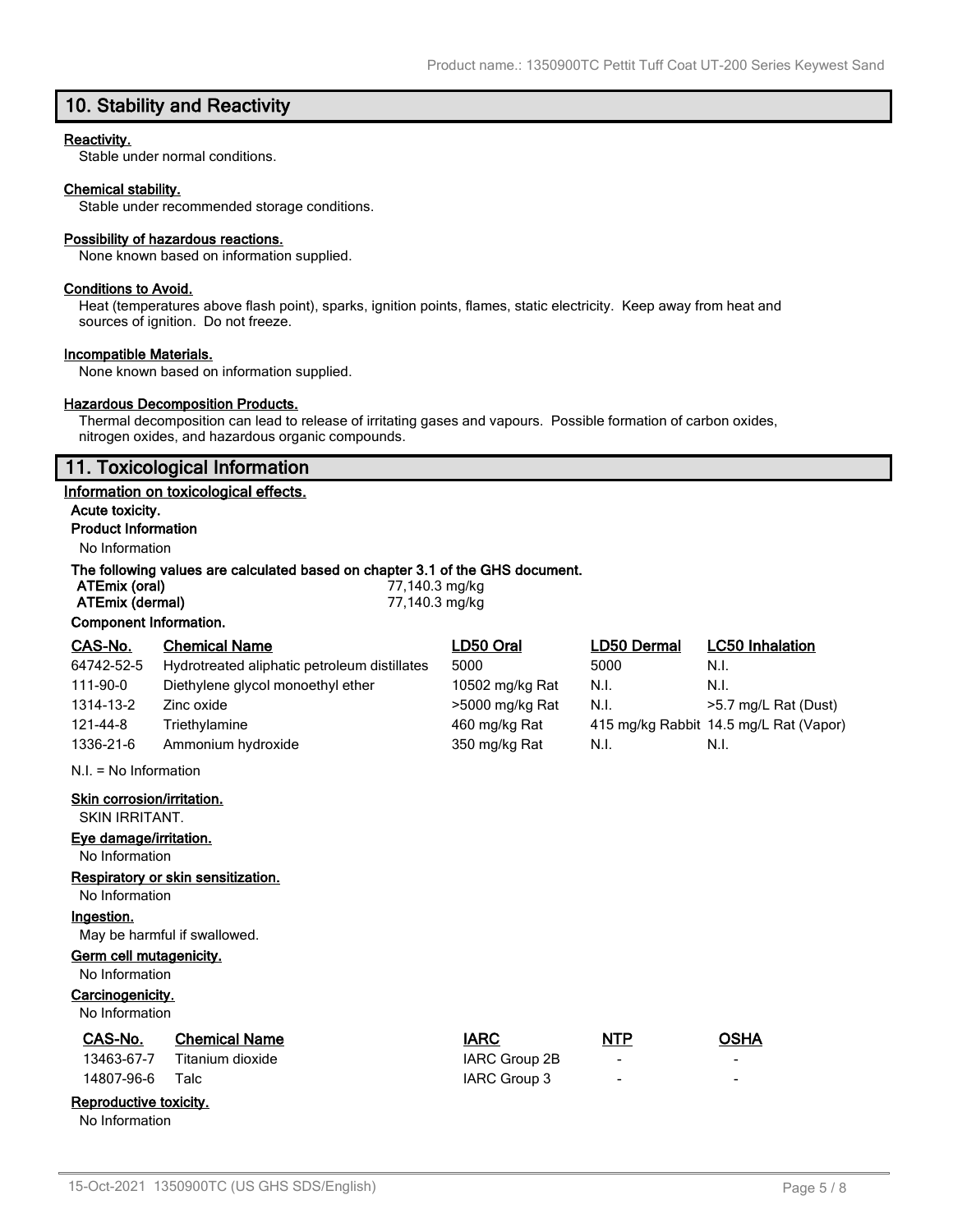#### **Specific target organ systemic toxicity (single exposure).**

No Information

#### **Specific target organ systemic toxicity (repeated exposure).**

May cause damage to organs through prolonged or repeated exposure.

## **Aspiration hazard.**

No Information

## **Primary Route(s) of Entry**

No Information

## **12. Ecological Information**

#### **Toxicity.**

16.92% of the mixture consists of ingredient(s) of unknown aquatic toxicity

### **Ecotoxicity effects.**

| <b>Chemical Name</b>                                          | Toxicity to algae | <b>Toxicity to fish</b>                                                                                                                                                                                           | Toxicity to daphnia and other<br>aquatic invertebrates                  |
|---------------------------------------------------------------|-------------------|-------------------------------------------------------------------------------------------------------------------------------------------------------------------------------------------------------------------|-------------------------------------------------------------------------|
| Hydrotreated aliphatic petroleum<br>distillates<br>64742-52-5 |                   | LC50 96 h Oncorhynchus mykiss<br>>5000 mg/L                                                                                                                                                                       | EC50 48 h Daphnia magna<br>>1000 mg/L                                   |
| Diethylene glycol monoethyl<br>ether<br>111-90-0              |                   | LC50 96 h Lepomis macrochirus<br>10000 mg/L, LC50 96 h Lepomis<br>macrochirus 19100 - 23900 mg/<br>L, LC50 96 h Oncorhynchus<br>mykiss 11400 - 15700 mg/L,<br>LC50 96 h Pimephales promelas<br>11600 - 16700 mg/L | EC50 48 h Daphnia magna 3940<br>$-4670$ mg/L                            |
| Zinc oxide<br>1314-13-2                                       |                   | LC50 96 h Danio rerio 1.55 mg/L                                                                                                                                                                                   |                                                                         |
| Talc<br>14807-96-6                                            |                   | LC50 96 h Brachydanio rerio<br>$>100$ a/L                                                                                                                                                                         |                                                                         |
| Triethylamine<br>121-44-8                                     |                   | LC50 96 h Pimephales promelas<br>43.7 mg/L                                                                                                                                                                        | EC50 48 h Daphnia magna 200<br>mg/L                                     |
| Ammonium hydroxide<br>1336-21-6                               |                   | LC50 96 h Pimephales promelas<br>$8.2 \text{ ma/L}$                                                                                                                                                               | EC50 48 h water flea 0.66 mg/L,<br>EC50 48 h Daphnia pulex 0.66<br>mg/L |

#### **Persistence and degradability.**

No data are available on the product itself.

#### **Bioaccumulative potential.**

Discharge into the environment must be avoided.

Triethylamine

### **CAS-No. Chemical Name log POW**

| 111-90-0 |
|----------|
| 121-44-8 |

### **Mobility in soil.**

No information

#### **Other adverse effects.**

No information

## **13. Disposal Considerations**

### **Waste Disposal Guidance.**

Disposal should be in accordance with applicable regional, national and local laws and regulations.

Empty containers should be taken to an approved waste handling site for recycling or disposal.

## **14. Transport Information**

## **DOT**

1.00 Diethylene glycol monoethyl ether -0.8<br>1.45 Triethylamine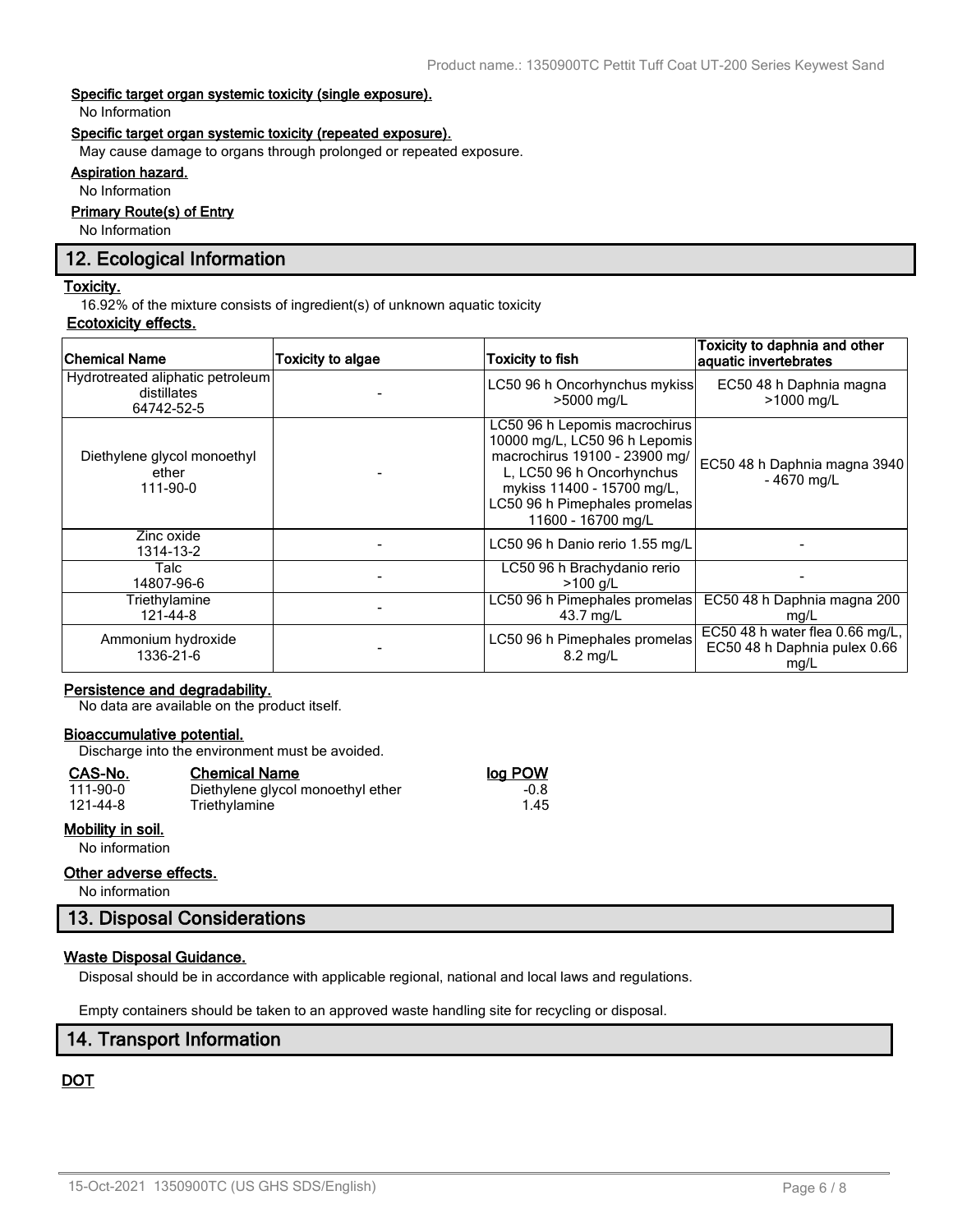| <b>Shipping Name:</b><br><b>Hazard Class:</b><br><b>UN/NA Number:</b><br><b>Packing Group:</b><br><b>Additional Information:</b> | Combustible Liquid<br>Comb. lig.<br>NA1993<br>Ш<br>LTD QTY: This product may be reclassified as "limited quantity" per 49 CFR 173.150 (b)(3) |
|----------------------------------------------------------------------------------------------------------------------------------|----------------------------------------------------------------------------------------------------------------------------------------------|
| <b>IMDG</b>                                                                                                                      | No Information                                                                                                                               |
| <b>IATA</b>                                                                                                                      | No Information                                                                                                                               |

## **15. Regulatory Information**

## **International Inventories:**

| <b>TSCA</b>          | Complies                                                                                          |  |  |  |  |
|----------------------|---------------------------------------------------------------------------------------------------|--|--|--|--|
| <b>DSL</b>           |                                                                                                   |  |  |  |  |
| <b>DSL/NDSL</b>      |                                                                                                   |  |  |  |  |
| <b>EINECS/ELINCS</b> |                                                                                                   |  |  |  |  |
| <b>ENCS</b>          |                                                                                                   |  |  |  |  |
| <b>IECSC</b>         |                                                                                                   |  |  |  |  |
| <b>KECI</b>          |                                                                                                   |  |  |  |  |
| <b>PICCS</b>         |                                                                                                   |  |  |  |  |
| <b>AICS</b>          |                                                                                                   |  |  |  |  |
| <b>NZIoC</b>         |                                                                                                   |  |  |  |  |
| TCSI                 |                                                                                                   |  |  |  |  |
| <b>TSCA</b>          | United States Toxic Substances Control Act Section 8(b) Inventory.                                |  |  |  |  |
| <b>DSL</b>           | Canadian Domestic Substances List.                                                                |  |  |  |  |
| <b>DSL/NDSL</b>      | Canadian Domestic Substances List/Canadian Non-Domestic Substances List                           |  |  |  |  |
| <b>EINECS/ELINCS</b> | European Inventory of Existing Chemical Substances/European List of Notified Chemical Substances. |  |  |  |  |
| <b>ENCS</b>          | Japan Existing and New Chemical Substances.                                                       |  |  |  |  |
| <b>IECSC</b>         | China Inventory of Existing Chemical Substances.                                                  |  |  |  |  |
| <b>KECL</b>          | Korean Existing and Evaluated Chemical Substances.                                                |  |  |  |  |
| <b>PICCS</b>         | Philippines Inventory of Chemicals and Chemical Substances.                                       |  |  |  |  |
| <b>AICS</b>          | Australian Inventory of Chemical Substances.                                                      |  |  |  |  |
| <b>NZIoC</b>         | New Zealand Inventory of Chemicals.                                                               |  |  |  |  |
| <b>TCSI</b>          | <b>Taiwan Chemical Substance Inventory</b>                                                        |  |  |  |  |

## **U.S. Federal Regulations:**

## **SARA SECTION 313:**

This product does not contain any chemicals that are subject to the reporting requirements of SARA 313. **TOXIC SUBSTANCES CONTROL ACT 12(b):**

This product does not contain any chemicals that are subject to the reporting requirements of TSCA 12(b).

## **CALIFORNIA PROPOSITION 65 CARCINOGENS**

## WARNING

Warning: The following ingredients present in the product are known to the state of California to cause Cancer:.

| <b>Chemical Name</b> |  |
|----------------------|--|
| Titanium dioxide     |  |

**Chemical Name CAS-No.** 13463-67-7 Carbon black 1333-86-4

## **CALIFORNIA PROPOSITION 65 REPRODUCTIVE TOXINS**